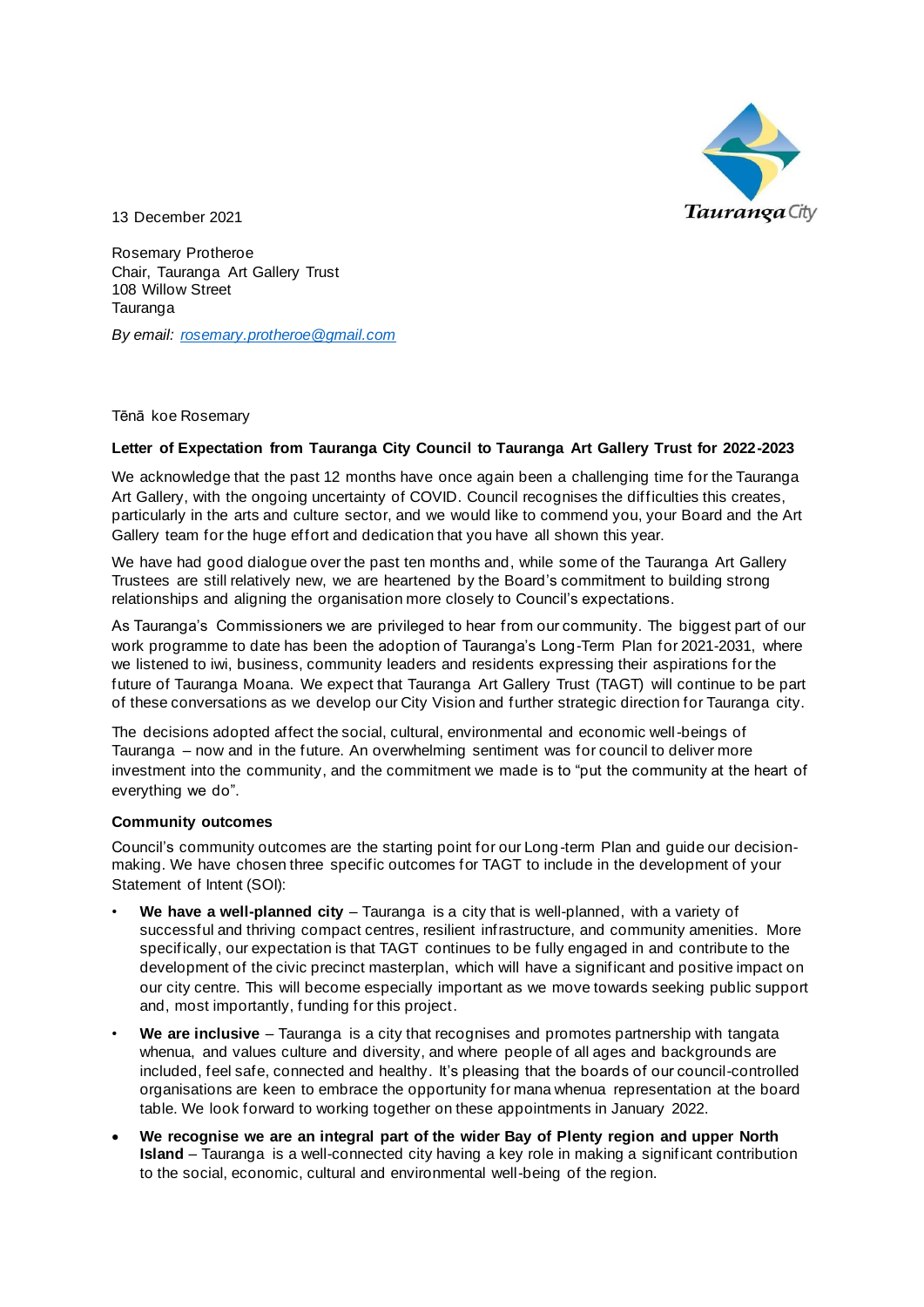### **Accountability and Transparency**

Council is required to provide accountability for the public funds that it provides across the business , and for not-for-profit organisations. This requires a high level of transparency and is particularly important for those entities that have a mix of commercial and publicly funded activities. Transparency requires visibility of funding to ensure that it has been used for intended public -good outcomes. In particular, we would like to see the Board work towards having more public oversight.

We understand that the TAGT Board has already commenced work on the development of sponsorship and fundraising strategies, with a new Business Development Manager role funded by Council through the recent Long-term Plan 2021-2031 process. We expect that this, along with the living wage, will be implemented across 2022-2023.

We would also like to see TAGT identify opportunities to deliver operational efficiencies through shared service delivery models with Council and look forward to seeing the results of this in the coming year.

#### **Purpose and values**

In addition, Tauranga City Council has an overarching purpose statement and values that we expect our staff to observe, which should also guide how staff of our council-controlled organisations are expected to work with Council and for the community, and should be incorporated into your accountability documents:

### **Our purpose – we're here to make Tauranga better**

**Our values:**

- pono/integrity *– we do what we say we will do*
- manaakitanga/respect *we listen to all views and show we care*
- whaia te tika/service *we do the right thing for our community and each other*
- whanaungatanga/collaboration *– we work together and create connections.*

Through our governance-to-governance meetings we have begun the mahi of building strong relationships and can expect to continue this in the coming year. The Pedersen Review (2020) recommended *"that the concept of the Council and its council-controlled organisations being part of a 'Tauranga City Council Group' that has common desired community outcomes, be the overarching principle of accountability documents and interactions between the respective organisations."*

We have included a Statement of Intent template with this year's Letter of Expectation, to provide clearer guidance to our council-controlled organisations, and to ensure greater group consistency.

We also expect that you will work with us and our other council-controlled organisations on the development of a Tauranga city brand, as well as the implementation of our city events strategy once it has been adopted.

In the meantime, Council expects all council-controlled organisations to actively seek opportunities to utilise the Tauranga City Council logo and seek to promote them as the main contributors to operating costs.

## **Board professional development**

Council has a role in providing training including the induction for new board members. Other training which has more recently been offered includes *Te Kete ā Rohe: Cultural Connections* and we are delighted that many of TAGT's trustees have taken up this enriching opportunity.

Tauranga City Council will provide additional training in 2022, including *Openness and Transparency (Office of the Ombudsman)* and *Managing Risk, Improving Trust and Confidence (Office of the Auditor General)*. These half-day sessions are tailored around council-controlled organisations and offer examples from around the country.

# **COVID-19 - Health, Safety and Wellbeing**

The Commissioners take heart in the work that our council-controlled organisations have delivered under the strain of the COVID-19 global pandemic. It is essential that our business continuity plans are